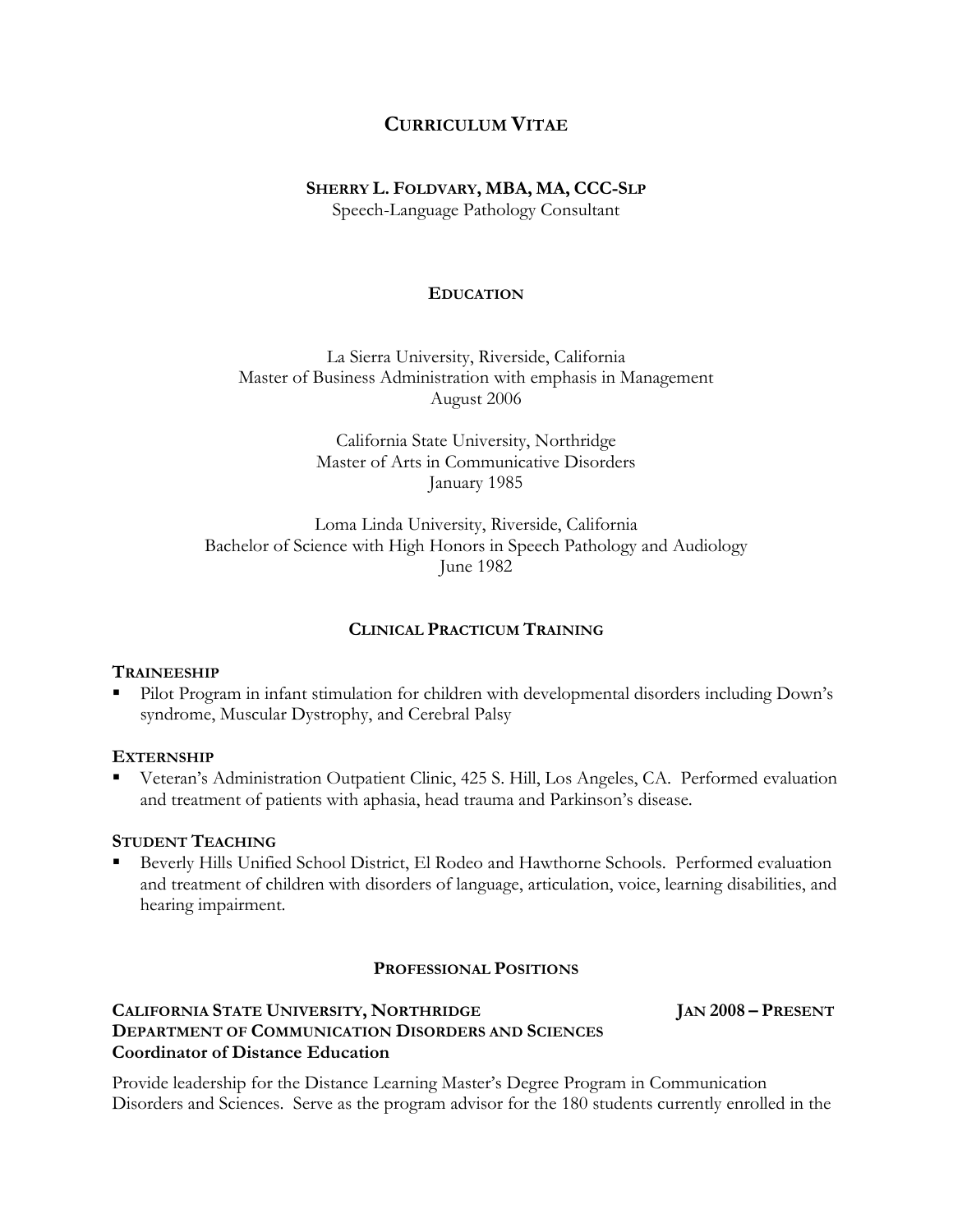program. The program was awarded the Outstanding Program Award: Credit by UPCEA (University Professional & Continuing Education Association) in April, 2013. As a member of the CDS faculty, serve as a lecturer for undergraduate and graduate courses and a clinical supervisor for clinical practicum experiences for students' on-campus and in the Distance Learning Program.

Courses taught:

- CD 663 Adult & Pediatric Swallowing & Feeding Disorders (co-instructor Fall 2014)
- CD 567 Clinical Practicum in Speech-Language Pathology III
- CD 672A and B Advanced Clinical Practice in Speech-Language Pathology I and II
- **XSLP 901 Speech-Language Pathology Foundations for Clinical Practice**
- **XSLP 902 Clinical Fieldwork in Speech-Language Pathology**

Program Development:

- Developed an online Fieldwork Practicum Program for Speech-Language Pathology Assistants that began in August 2010. Serve as instructor for the Fieldwork Practicum Program courses. The SLPA Fieldwork Experience Program was awarded the Outstanding Program Award: Non-Credit by UPCEA in March, 2015.
- Developed an online program for students to obtain the prerequisite coursework needed for application to the master's degree program in Communication Disorders and Sciences. The Pre-CDS Program began in Fall 2011.

# **WHITE MEMORIAL MEDICAL CENTER, LOS ANGELES, CA MAY 1997 – MAY 2007 Director of Rehabilitation and Diabetes Services**

Managed operations, fiscal targets, and strategic planning for inpatient and outpatient Rehabilitation Services, Occupational Medicine Services and the Neurodiagnostic (EEG) Department. Areas of responsibility included 15 programs/cost centers and a staff of 100 therapists, therapy assistance, nurses, technicians and support personnel. Managed an expense budget over \$5,000,000 and revenue budget over \$7,000,000

- Developed and implemented clinical programs to meet hospital strategic and community needs. Programs included: Cleft Palate Program, Cardiac Rehabilitation Program, Wound Care Program, and Newborn Hearing Screening Program.
- Developed and launched the East Los Angeles Center for Diabetes at White Memorial medical Center in October 2001. Achieved certification as an American Diabetes Association recognized program within the first year (June 2002) and re-certification in June 2006.
- Ensured CARF Accreditation for the Inpatient Rehabilitation Program through three survey cycles (1999 – 2008). Managed the survey process with a multidisciplinary team.
- Provided leadership for the Cardiac Rehabilitation Program as it achieved certification from the American Association of Cardiovascular and Pulmonary Rehabilitation (AACVPR) in August 2006.
- Collaborated with architects and internal construction team to design the plan for remodeling space for the inpatient and outpatient rehabilitation programs as part of the hospital's construction project to meet the 2008 state seismic upgrade deadline.
- Obtained \$800,000 in grant funding for the East Los Angeles Center for Diabetes working in conjunction with the hospital's Charitable Foundation to identify and develop grant proposals.
- Reduced operational costs by \$500,000 over a two-year period through execution of a teambased structure and philosophy that included developing strategic plans, initiating education, and counseling rehabilitation leadership.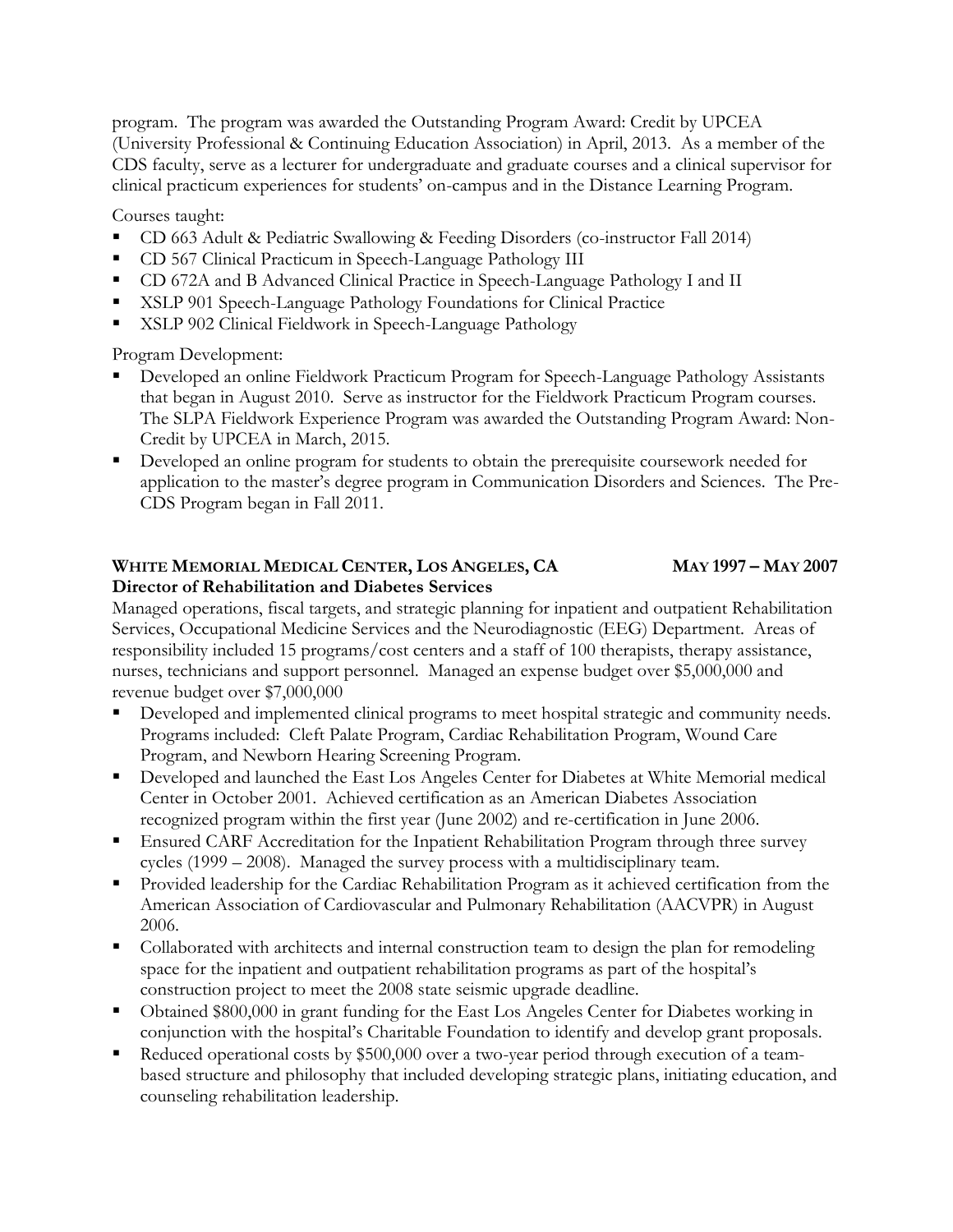# **GLENDALE ADVENTIST MEDICAL CENTER, GLENDALE, CA OCT 1992 – MAY 1997 WHITE MEMORIAL MEDICAL CENTER, LOS ANGELES, CA Manager, Communication Disorders Department**

Managed departments at both hospitals, including a staff of 25 Speech-Language Pathologists and 5 Audiologists. Primary job duties included program development, fiscal management, performance evaluations, setting department policies and procedures, productivity, and staff training.

- Pediatric Program Manager Coordinated pediatric rehabilitation programs involving a multidisciplinary staff of Speech-Language Pathologists, Audiologists, Occupational and Physical Therapists. Programs included the Infant Stimulation and Cleft Palate Programs, along with individual inpatient and outpatient therapy services.
- Brain Injury Program Manager- Developed the clinical aspects of a brain injury program along with staff training and development for a staff of 15 inpatient and outpatient Speech-Language Pathologists, Occupational Therapists and Physical Therapists.

# **CONSULTING EXPERIENCE**

# **NEUROSCIENCE ASSOCIATES, INC., LOS ANGELES, CA 1993 – PRESENT Speech-Language Pathology Consultant**

Provide diagnostic speech, language and cognitive evaluation services for medical-legal cases involving pediatric and adult brain injury patients in both English and Spanish.

# NOVIA STRATEGIES (FORMERLY SULLIVAN LAKIER GROUP) POWAY, CA NOV 2009 - PRESENT **Rehabilitation Services Subject Matter Expert/Consultant**

Provide operations and labor efficiency consulting for Rehabilitation Services Departments (Physical therapy, Occupational therapy, Speech-Language Pathology).

# **DUVALL ENTERPRISES, ONTARIO, CA JUNE 2007 – JUNE 2012**

Work as part of a consulting group that managed the Medicare review and appeals process for several hospital rehabilitation services departments. Wrote Medicare appeal letters for denied claims for inpatient rehabilitation services. Served as part of the Rehabilitation liaison team working to generate referrals to the inpatient rehabilitation unit from community hospitals without an inpatient rehabilitation unit.

# **WHITE MEMORIAL MEDICAL CENTER, LOS ANGELES, CA APR 2007 – DEC 2008**

Managed the Medicare review and appeals process for the inpatient rehabilitation department. Wrote Medicare appeal letters for denied claims for inpatient rehabilitation services.

# **CLINICAL EXPERIENCE**

# **GLENDALE ADVENTIST MEDICAL CENTER, GLENDALE, CA SEPT 1989 – JULY 1992 Supervisor**

Managed the daily operations of the department, including patient scheduling and productivity. Served as the Coordinator for the Brain Injury Team and was responsible for coordinating weekly program development meetings and brain injury patient rounds. Performed evaluation and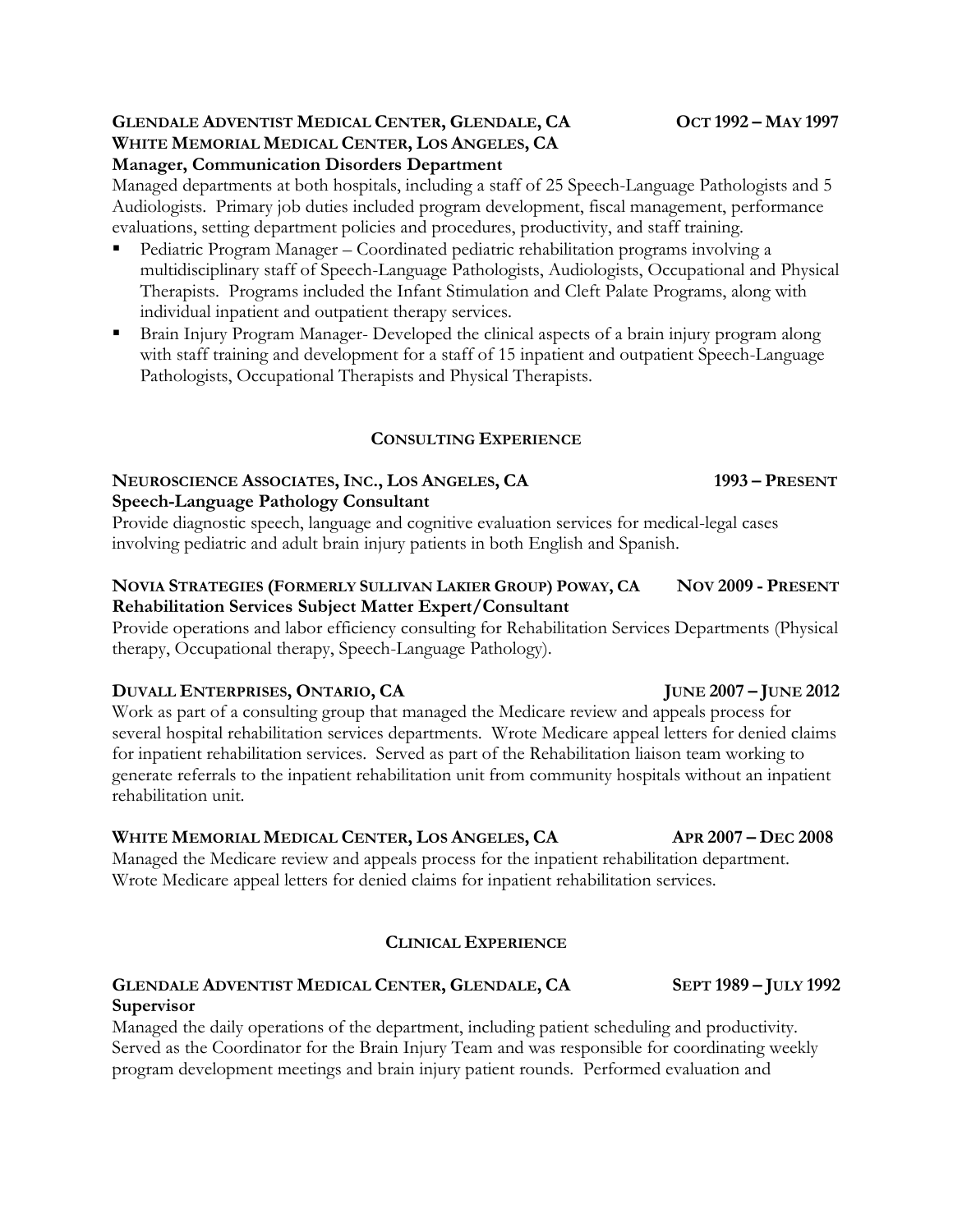treatment of children and adults with aphasia, dysarthria, apraxia, brain injury, dysphagia, developmental delays and cognitive-linguistic deficits.

## **GLENDALE ADVENTIST MEDICAL CENTER, GLENDALE, CA DEC 1984 – SEPT 1989 Staff Speech-Language Pathologist**

Performed evaluation and treatment of children and adults with aphasia, dysarthria, apraxia, brain injury, dysphagia, developmental delays and cognitive-linguistic deficits. Brain Injury Team member.

# **TEACHING EXPERIENCE**

# **CALIFORNIA STATE UNIVERSITY, NORTHRIDGE FEB 2004 – DEC 2007 DEPARTMENT OF COMMUNICATION DISORDERS AND SCIENCES Part Time Faculty**

Supervisor for advanced and beginning diagnostic clinical practica:

- CDS 668 Advanced Diagnostics in Speech-Language Pathology
- CDS 469B Practicum in Diagnostics in Communication Disorders Course instructor for
	- CDS 469A Diagnostic Methods in Communication Disorders

# **FORENSIC EXPERIENCE**

Performed pediatric and adult evaluations in English and Spanish for a variety of cases. Testified on six cases.

## **PROFESSIONAL AFFILIATIONS, CERTIFICATIONS AND COMMITTEES**

California State Speech Pathologist License #6073

Certification of Clinical Competence, American Speech-Language-Hearing Association (ASHA)

Member, American Speech-Language-Hearing Association (ASHA)

- Member, ASHA Hispanic Caucus
- Member, Special Interest Division 11 Administration and Supervision
- Member, Special Interest Division 14 Cultural and Linguistic Diversity

Member, California Speech-Language Hearing Association (CSHA) CSHA District 7 Committees

- Member, CSHA District 7 Advisory Committee, 2004 to 2009
- Member, Nominating Committee, 2004 to 2005 and 2012 to 2013

Member, Medical Speech-Language Pathology Council of California (MSCC) 1990 to 2003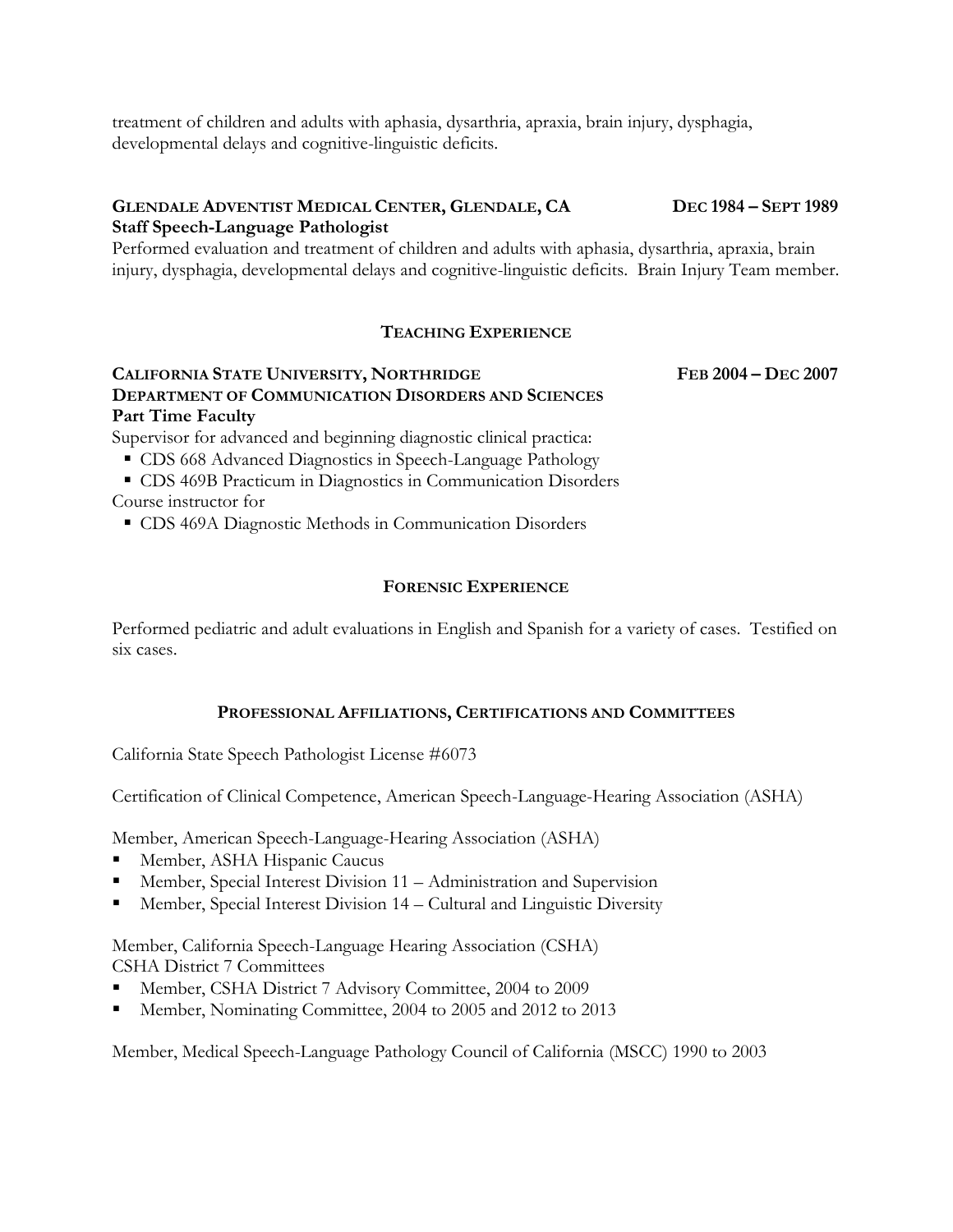Communication Disorders and Sciences Alumni Association, California State University Northridge

- Member June 2001 to present
- Secretary June 2007 to May 2009
- Board Member June 2001 to May 2009

California Hospital Association, Center for Medical Rehabilitation Services Advisory Board

Vice Chair, September 2006 to May 2007

Western Alliance for Rehabilitation/California Rehabilitation Association

- Governing Board Member, October 2004 September 2006
- Chair, Medical Division Executive Committee, October 2004 September 2006
- Vice Chair, Medical Division Executive Committee, 2003 to 2004
- Co-Chair, Education Committee, 2003 to 2004
- Chair, Education Committee, 2001 to 2003

### **SPECIAL SKILLS**

Bilingual – Fluent in Spanish

## **AWARDS AND RECOGNITION**

California Speech-Language-Hearing Association (CSHA) District 7 Outstanding Achievement Award March 2015

Distinguished Alumna Award, Speech-Language Pathology & Audiology Loma Linda University, School of Allied Health Professions April 2005

### **PRESENTATIONS**

The Effects of Speech Experience on Speech Recognition Ability in Noise. Andrew J. Vermiglio, Patricia J. Seymour, Sherry Foldvary, Sean M. Franey, Dallas Morrow, Annie Harding, Sarah Eaton, Armin Golian and J. Stephen Sinclair. Poster Presentation, American Speech-Language Hearing Association; San Diego, CA (November 2011)

Management of Pediatric Dysphagia: Achieving Positive Outcomes. Workshop presented for Speech, Language and Educational Associates; Encino, CA (March 2010)

Management of Pediatric Dysphagia: Achieving Positive Outcomes. Workshop presented for California Speech-Language-Hearing Association District 7; Glendale, CA (October 2007)

Pediatric Dysphagia: A Hard Problem to Swallow. Workshop presented for California Speech-Language-Hearing Association District 7; Glendale, CA (November 2006)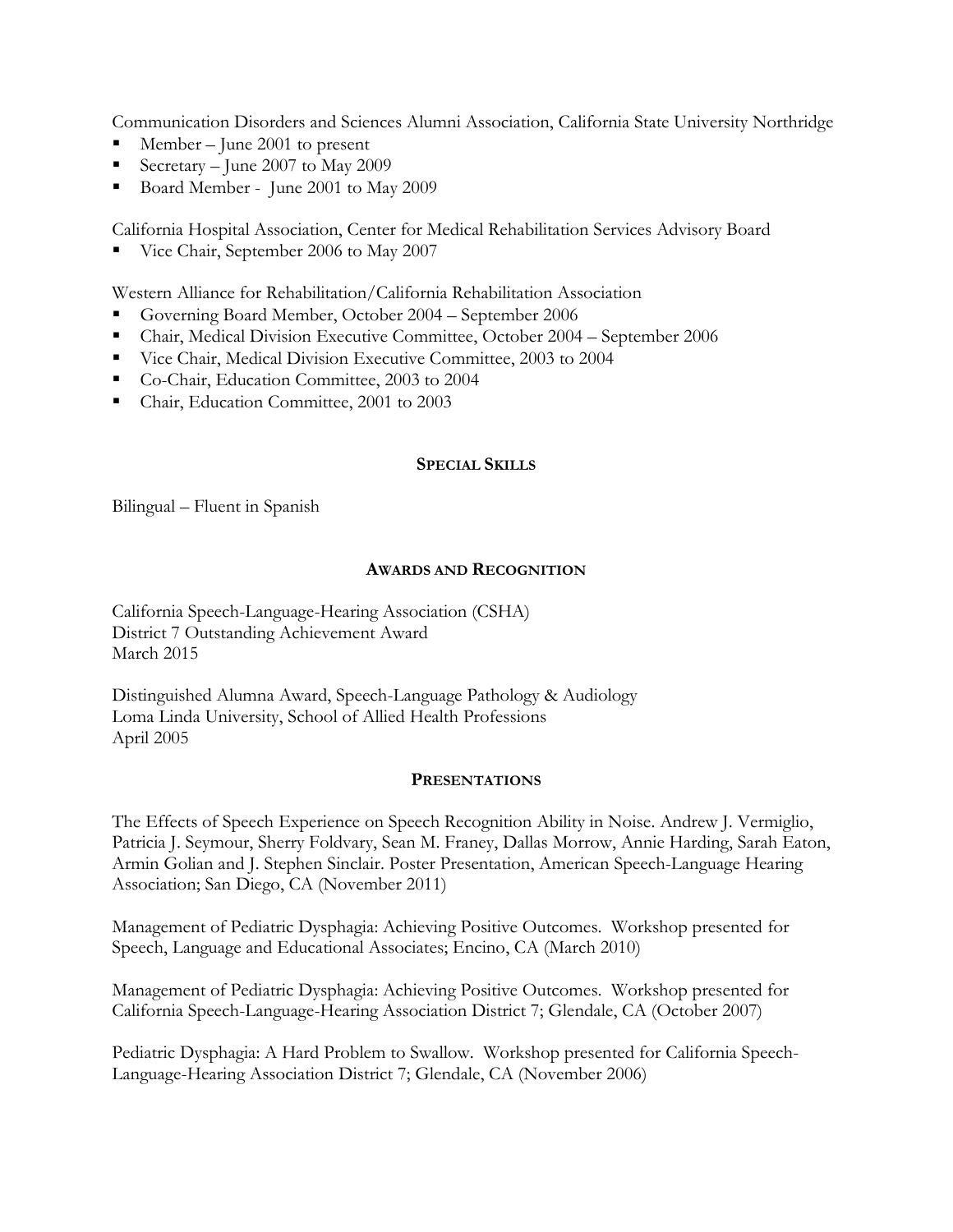Manage PPS for Positive Outcome: Seminar presented at the California Rehabilitation Association/Western Alliance for Rehabilitation Spring Meeting; Sacramento, CA (April 2002)

Pediatric Dysphagia: Lecture presented at Loma Linda University for graduate seminar in Dysphagia; Loma Linda, CA (November 1998, November 1997, November 1996)

Pediatric Swallowing Disorders: Lecture presented at Loma Linda University School of Allied Health Professions Alumni Weekend; Loma Linda, CA (May 1997)

Videofluoroscopic Swallowing Studies of Infants and Children… A Practical Team-Based Approach: Miniseminar presented at the 1996 California Speech-Language-Hearing Association Annual State Conference; Monterey, CA (March 1996)

Cognitive-Linguistic Assessment and Treatment Issues in Spanish-Speaking Traumatic Brain Injury Patients: Lecture presented for case management seminar sponsored by the Centre for Neuro Skills; Los Angeles, CA (February 1995)

Task Force on Dysphagia Outcomes: SCSLPADC Collaborative Research Project: Presented at the American Speech-Language-Hearing Association Convention; New Orleans, LA (November 1994)

Brain Injury Rehabilitation: Lecture presented at continuing education workshop for nurses sponsored by the Glendale Adventist Medical Center Rehabilitation Nursing Department; Glendale, CA (April 1993)

## **RESEARCH/GRANTS**

Judge Julian Beck Learning-Centered Instructional Project Grant; *Master Clinician Workshop;* (May 2013)

The Effects of Speech Experience on Speech Recognition Ability in Noise. Andrew J. Vermiglio, Patricia J. Seymour, Sherry Foldvary, Sean M. Franey, Dallas Morrow, Annie Harding, Sarah Eaton, Armin Golian and J. Stephen Sinclair. (November 2011)

## **CLINICAL CONTINUING EDUCATION**

RONI Neuroscience Conference, Various Presenters – Sponsored by Loma Linda University Medical Center, Staff Development, September 16, 2016.

Treating Problem Behavior After TBI: Making Rehabilitation Great Again!, Chris Persel, M.A., CPHN, CBIS, May 12, 2016.

CAPCSD 2016 Annual Conference, Collaborations: Creating Connections, March 30 – April 2, 2016

- CAA Update
- Fun with a Purpose: Clinical Boot Camps
- Psychosocial Factors and Success in Clinical Speech-Language Graduate Programs
- Sustainable Models of Clinical Education and Community Collaboration
- Launching CAPCDS's Clinical Educator Online Training Modules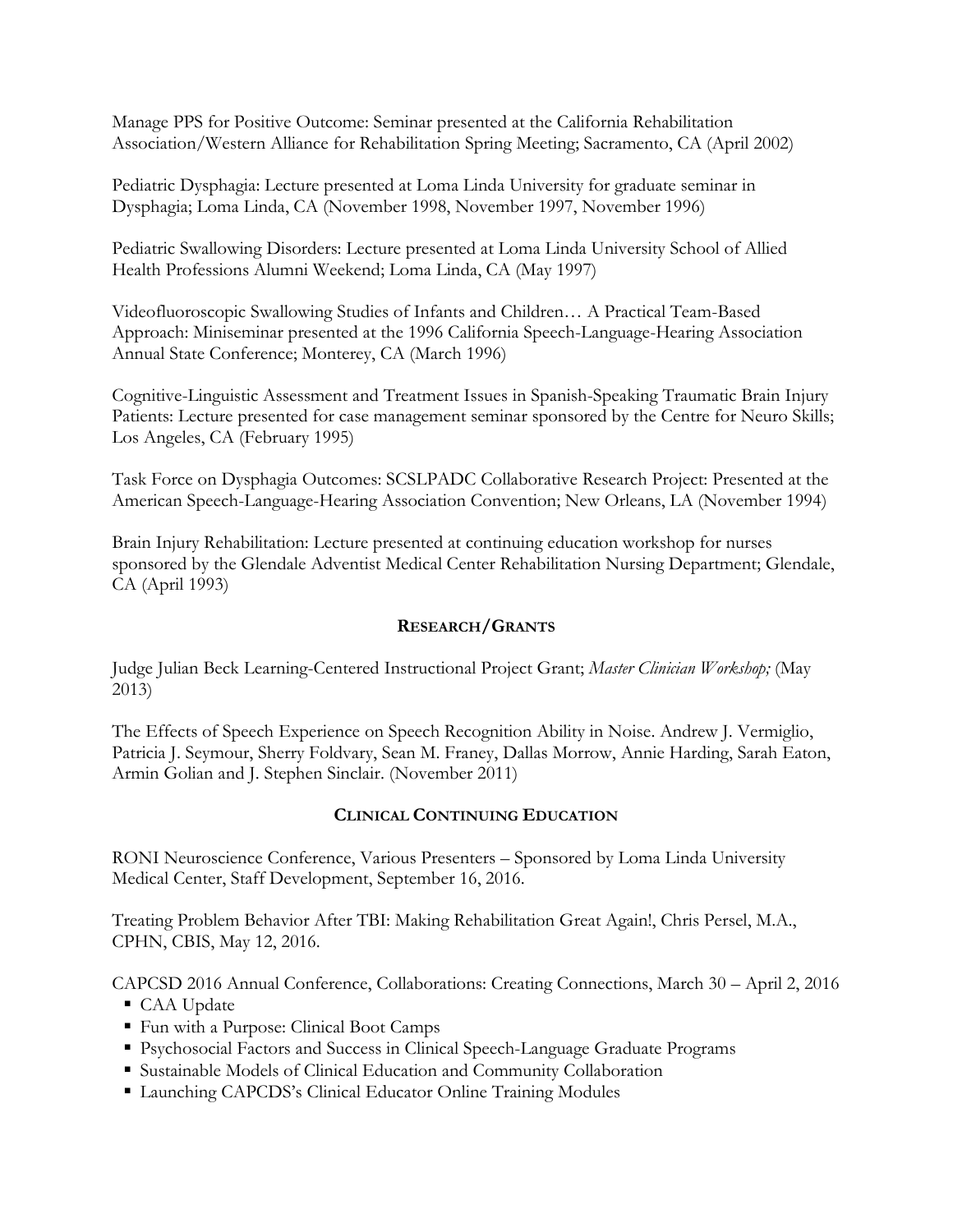■ Tools for Teaching critical Thinking to CSD Graduate Students

Person-Centered Care: A Foundation for Audiology Practice, Joseph J. Montano, Ed.D, CCC-A, ASHA Online Course, March 23, 2016

8<sup>th</sup> Annual Laryngectomy Conference, Various Presenters - Sponsored by Loma Linda University Medical Center, Staff Development, January 29, 2016

Aural Rehabilitation in Private Practice, Dusty Jessen, AuD, CCC-A, ASHA online course, January 20, 2016

Speech-Language Goals that Reflect the Common Core Standards (and Extended Standards), Perry Flynn, MEd, CCC-SLP, University of North Carolina, Greensboro, ASHA online course, October 30, 2015

What Makes for an Appropriate Vestibular Referral, Kenneth Henry, PhD, CCC-A, Gallaudet University, ASHA online course, August 10, 2015

Person-Centered Outcomes for Individuals with TBI, Mary Kennedy, Ph.D., CCC-SLP, Loma Linda University Alumni Homecoming Weekend & Continuing Education Convention, April 24, 2015

11th Annual Speech Language Pathology Practice Issues Forum, Various Presenters - Sponsored by Cedars-Sinai Department of Physical Medicine & Rehabilitation, October 29, 2014

Cognition and Communication in Traumatic Brain Injury, Mark Ashley, Sc.D., CCC-SLP, CCM, CBIST, September 29, 2014

Supervision: In Practice = On Paper Avoiding the Slippery Slope, Rosemary Scott, M.A., CCC-SLP, CSHA District 7 Seminar, May 21, 2014

Executive Function Impairments and At-Risk Pediatric Populations, Tatyana Elleseff, M.A., CCC-SLP; Advance Webinar, January 14, 2014

Bilingual Assessments: What's New for 2013? Helen Sherman-Wade, MA, CCC-SLP and Shellie Bader, MA, CCC-SLP; CSHA District 7 Seminar, November 6, 2013

Spasmodic Dysphonia – Clinical Update, Barbara Prakup, Ph.D., CCC-SLP; SpeechPathology.com Seminar, May 30, 2013

Do's and Don'ts of Documentation, Shelly Measure, M.S., OTR/L; SpeechPathology.com Seminar, May 22, 2013

American Speech-Language Hearing Association (ASHA) Annual Convention, November 16-18, 2012

- The Sensory Aspects of Swallowing: What Do We Know?
- When the Larynx Misbehaves II: Update on Laryngeal Hyper-responsiveness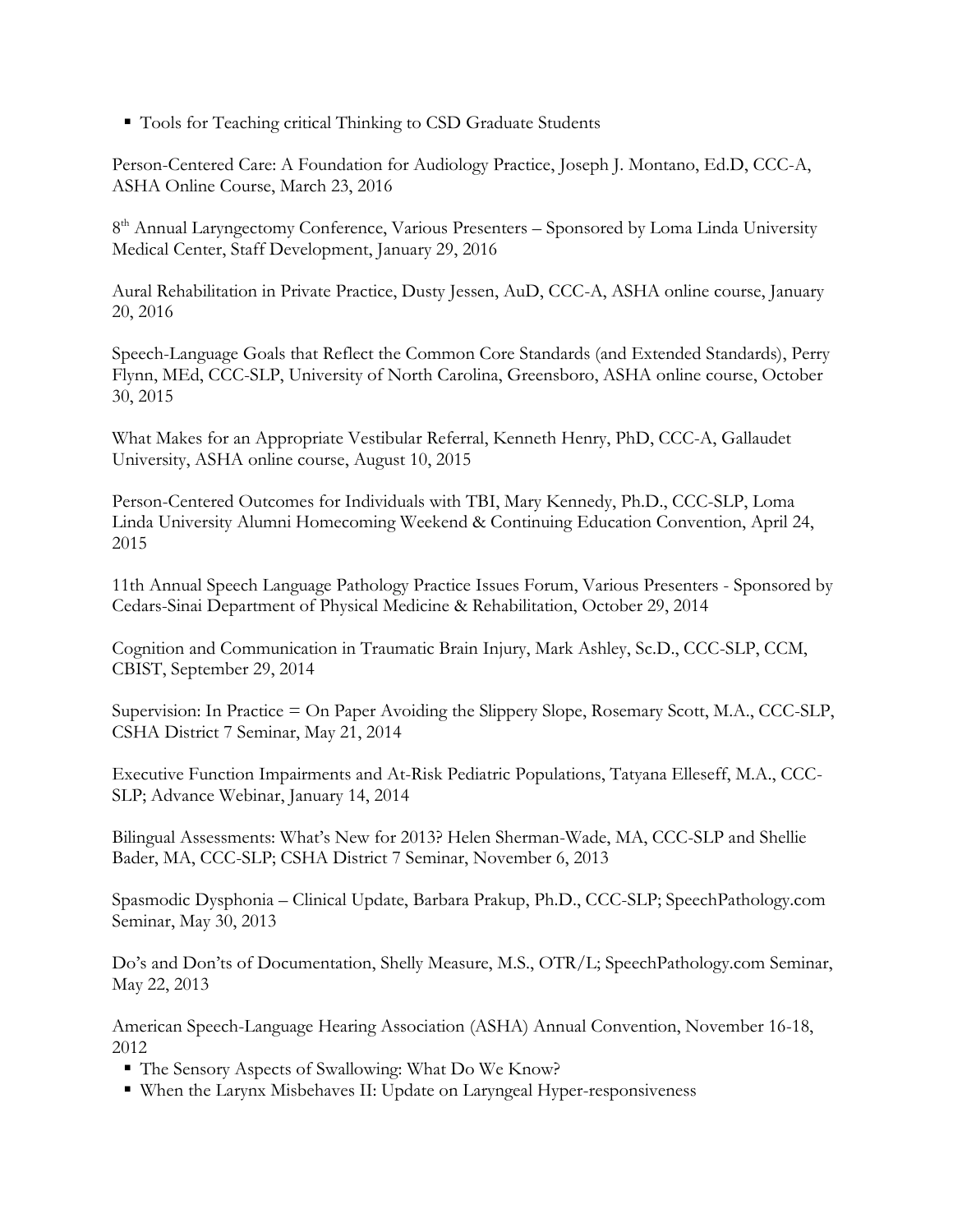- A Speech Pathologist's Guide for Interpreting the Auditory Processing Evaluation
- Brain-Based Communication Disorders: Pearls from 51 Years of Dredging Oysters
- Mild Cognitive Impairment: Definition, Diagnosis, Treatment
- Speech, Swallowing, & Obstructive Adrenotonsillar Enlargement: It's More Than Tonsils
- What's Wrong with My Patient: 2012 Update

Supervision and Multicultural Issues, Shelley Victor, Ph.D., SpeechPathology.com Seminar, July 31, 2012

Clinical Documentation: The Story of Value-Based Services, Becky Sutherland Cornett, Ph.D., SpeechPathology.com Seminar, July 31, 2012

Feeding Assessment in the Neonatal Intensive Care Unit, Kay Thurston, M.S., CCC-SLP, SpeechPathology.com Seminar, July 16, 2012

Evaluating Science and Pseudoscience in Speech-Language Pathology, Gregory L. Lof, Ph.D., CCC-SLP, SpeechPathology.com Seminar, July 12, 2012

Challenges and Solutions to Providing Treatment for Acquired Communication Disorders in Long Term Care, Jean Nisenboum, M.S., CCC-SLP, SpeechPathology.com Seminar, June 28, 2012

Language in Normal Aging, Heather Harris Wright, Ph.D., CCC-SLP, SpeechPathology.com Seminar, June 14, 2012

Mild Cognitive Impairment: From Diagnosis to Management, Michelle S. Bourgeois, Ph.D., CCC-SLP, SpeechPathology.com Seminar, June 11, 2012

TBI: An Update on Assessment and Treatment, Angela Hein Ciccia, Ph.D., CCC-SLP, SpeechPathology.com Seminar, June 7, 2012

Counseling Theories and Skills for SLPs, LinguiSystems, Inc. Online Course, May 2012

Executive Functioning Series: Effects of Acquired Brain Damage on Adult Executive Functioning, Dean Delis, Ph.D., ReadyTalk Webinar, May 10, 2012

American Speech-Language Hearing Association (ASHA) Annual Convention, November 16-18, 2011

- Research in Brain Development: Implications for Speech & Language Disorders
- VA TBI/Polytrauma System of Care: Cross-Disciplinary Collaboration Mandates & Exemplars
- SimuCase<sup>TM</sup>: Virtual Patients Prepare Students for Real-World Practice
- Hemispherectomy: Living With No Right Hemisphere
- Hours vs. Competencies: What Should We Measure?
- Evidence-Based Strategies for Effective Online Instruction
- Speech Perception in Bilingual, Spanish-English Speaking Populations: Developmental Trends
- Concussion & PTSD: Cognitive-Linguistic Correlates in Athletes & Soldiers
- Skype, Netbooks & Wireless Internet: The Future of Field Observations
- Using Facebook to Augment Classroom Instruction of Budding Speech-Language Pathologists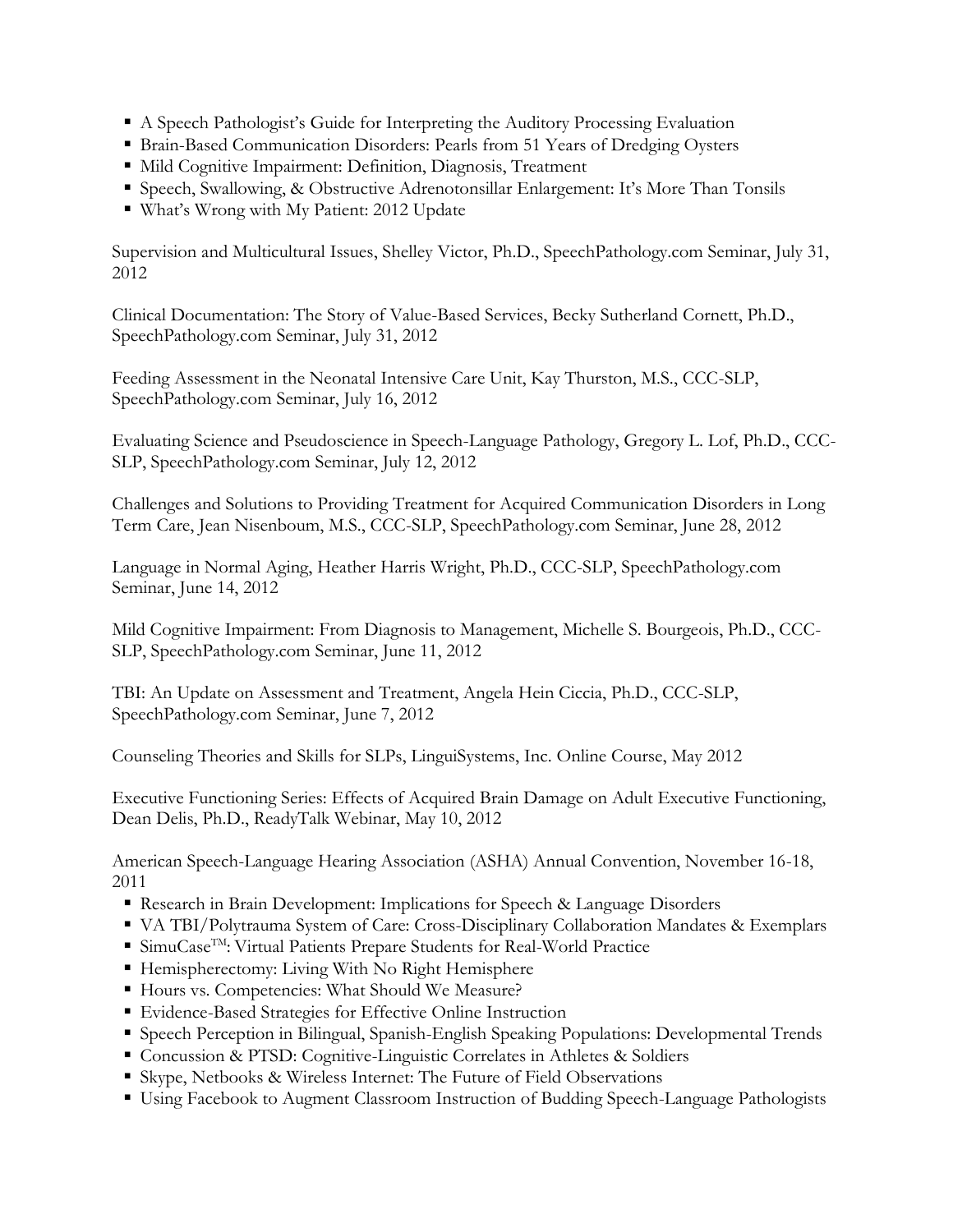- Effects of Speech Experience on Speech Recognition Ability in Noise
- Preparing to Leave the University Clinic... Ready, Set, Go!
- Interdisciplinary Teamwork: Making It Work

A Lifetime of Craniofacial Anomalies and Lessons Learned Along The Way, Sally Peterson-Falzone, Ph.D., Michael Karnell, Ph.D., Marilyn Jones, M.D., August 15, 2010

Technological Advances in the Management of Dysphagia, Shirit Yarkony, DMD – DASI Live Educational Seminar, August 2, 2010

Bridging the Gap: Hearing Aids and Implantable Technology – A Continuum of Care, Cochlear America, June 17, 2010

RPE/CF Supervision Methodology, Janice Woolsey, M.S., CCC-SLP, CSUN Continuing Education Seminar, June 16 & 23, 2010

Attention Disorders, Clare B. Jones, Ph.D. and Jill Fahy, M.A., CCC-SLP, LinguiSystems Seminar, June 16, 2010

Evaluating English Language Learning (ELL) Students for Special Education (SPED) Services, Franklin Bender, MS, CCC-SLP, Portland State University, January 20, 2009

American Speech-Language Hearing Association (ASHA) Annual Convention, November 20-22, 2008

- Effects of Constraint-Induced Aphasia Therapy on Discourse Structure
- Use of Blogs to Track Recovery from TBI
- A Multidisciplinary Advocacy Team for Patients with TBI
- Cognitive Rehabilitation: Collaborative Brain Injury Intervention
- Learning Strategies & Accommodations of College Student Survivors of TBI
- Assessment of Language & Short-term Memory Deficits in Aphasia
- An Interdisciplinary Model for Group Cognitive Rehabilitation Following BI in the Adult Population
- Educating the General Public About Brain Injury

Screening, Evaluation and Management of Dysphagia in Seniors Living Independently or in Assisted Living, Jeri A. Logemann, Ph.D., Northwestern University, June 30, 2008

Rhyme and Reason: Making Sense Out of Clinical Instruction, Supervision and Mentoring, Paige Shaughnessy, Ph.D., CCC-SLP, Loma Linda University, April 17, 2008

California Speech-Language Hearing Association (CSHA) Annual Conference, April 10-11, 2008

- Auditory Processing Disorders: Description, Assessment, Management and Treatment
- Diagnostic Encounters with Culturally and Linguistically Diverse Clients: Case Based Learning
- Issues and Intervention in Clinical Supervision

Identifying and Treating Cleft Palate Speech Errors: What, When, How? Judith Trost-Cardamone, Ph.D., California State University, Northridge, September 26, 2007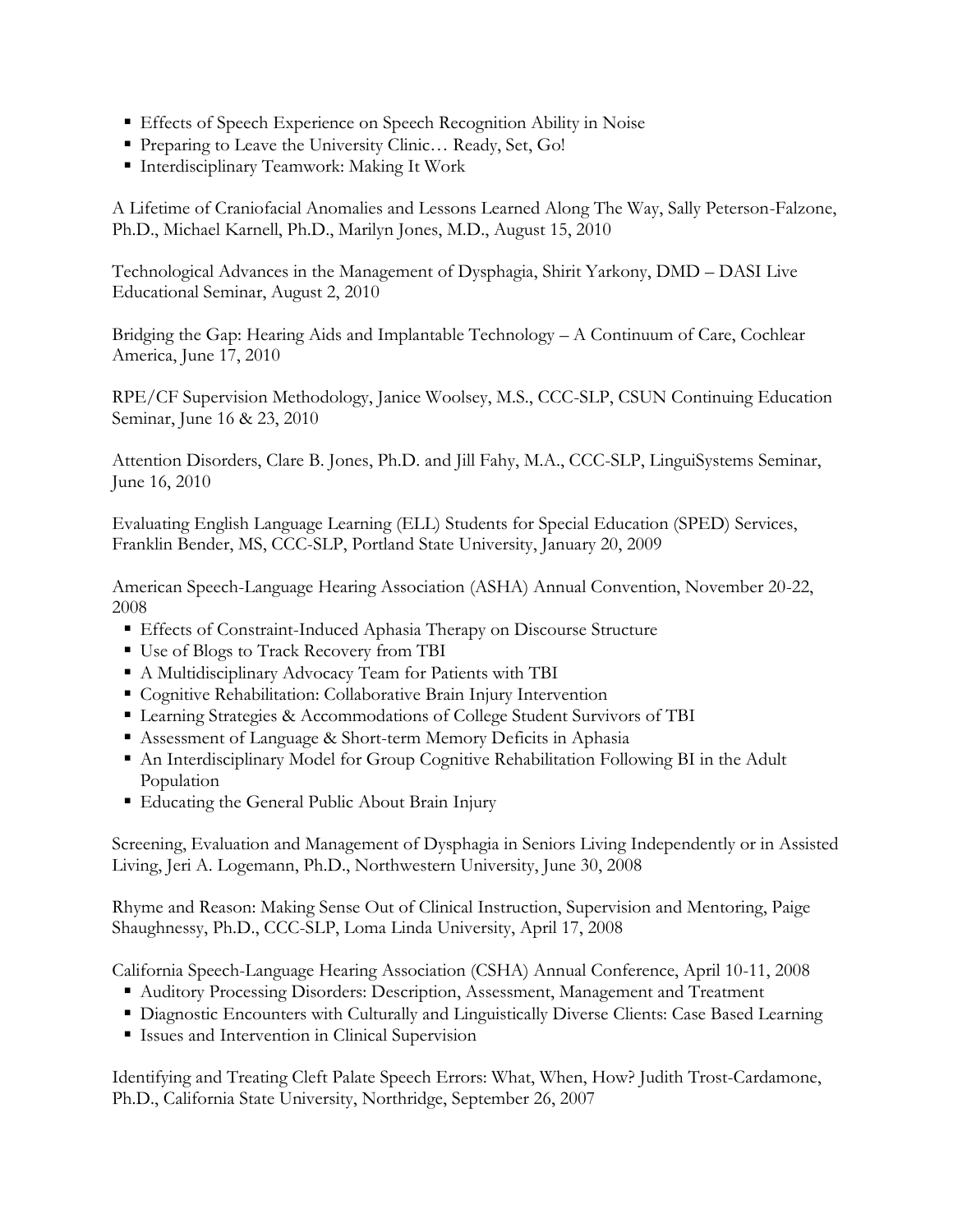Evidenced-based Practice in Dysphagia Management, ASHA Division 13 Perspectives, March 15, 2007

Pediatric Dysphagia Case Study Interpretation – Advanced, Rehabilitation Institute of Chicago, February 15, 2006

Management of Pediatric Dysphagia, Rehabilitation Institute of Chicago, February 13-14, 2006

Psychosocial Issues Related to Dysphagia, ASHA Division 13 Perspectives, January 15, 2006

## **NON-CLINICAL CONTINUING EDUCATION**

COE: Competency-Based Learning: Separating Fact from Fiction, Educational Advisory Board Webinar, February 25, 2015

Online Proctoring – Evolving Into a "Design Your Own" Offering, Rick Beaudry, B Virtual Inc., Online Webinar, April 30, 2013

UPCEA 98th Annual Conference, April 3-5, 2013

- Future of Education
- We Are… Penn Stater's, Too! Building a Co-Curricular Student Experience for Penn State Online Distance Learners
- The Innovation Space
- Online Faculty Training and Support using the EASEE Model

Prospective Payment System (PPS) 2012, Gary Mertz, M.S., CCC-SLP, RAC-CT, SpeechPathology.com Seminar, July 31, 2012

Competing in the Continuing and Professional Education Market: Innovative New Programs and Business, Melanie Ho, Senior Consultant, University Leadership Council, Education Advisory Board Seminar, January 10, 2011

Architecting the Online Enterprise: Engaging Faculty in Online Education: Rightsizing Incentives and Optimizing Support, University Leadership Council, Education Advisory Board Seminar, October 13, 2010

Architecting the Online Enterprise: Creating the Infrastructure for Migrating the Curriculum Online, University Leadership Council, Education Advisory Board Seminar, September 21, 2010

Meeting Student Demand for High-Touch Advising, University Leadership Council, Education Advisory Board Seminar, April 1, 2010

Diabetes Coding: Understand the Disease and its Documentation Requirements, Robert S. Gold, M.D., Shannon McCall, RHIA, CCS, CCPC, *hc*Pro Teleconference, January 6, 2007

Medical Rehabilitation Leaders' 2006 Annual Conference, September 14-15, 2006

A New Acuity Tool for Rehabilitation – 7 Step FIM-Like Approach to Staffing